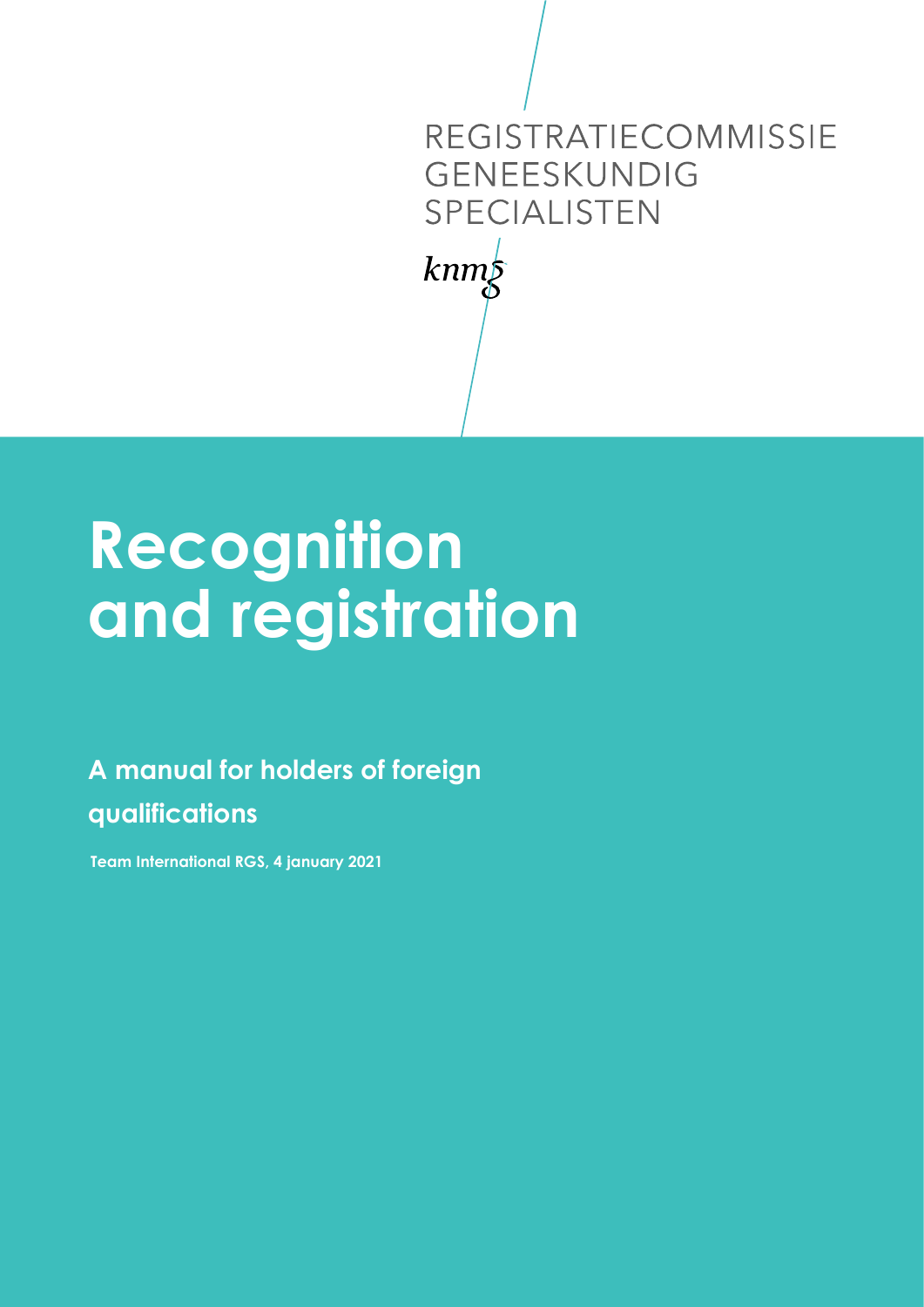# **Table of contents**

| 1              | 1.1<br>1.2<br>1.3<br>1.4        |  |  |
|----------------|---------------------------------|--|--|
| $\overline{2}$ | 2.1<br>2.2<br>2.3<br>2.4<br>2.5 |  |  |
| 3              | 3.1<br>3.2<br>3.3               |  |  |
| 4              | 4.1                             |  |  |
| 5              | 5.1<br>5.2                      |  |  |
|                |                                 |  |  |
|                |                                 |  |  |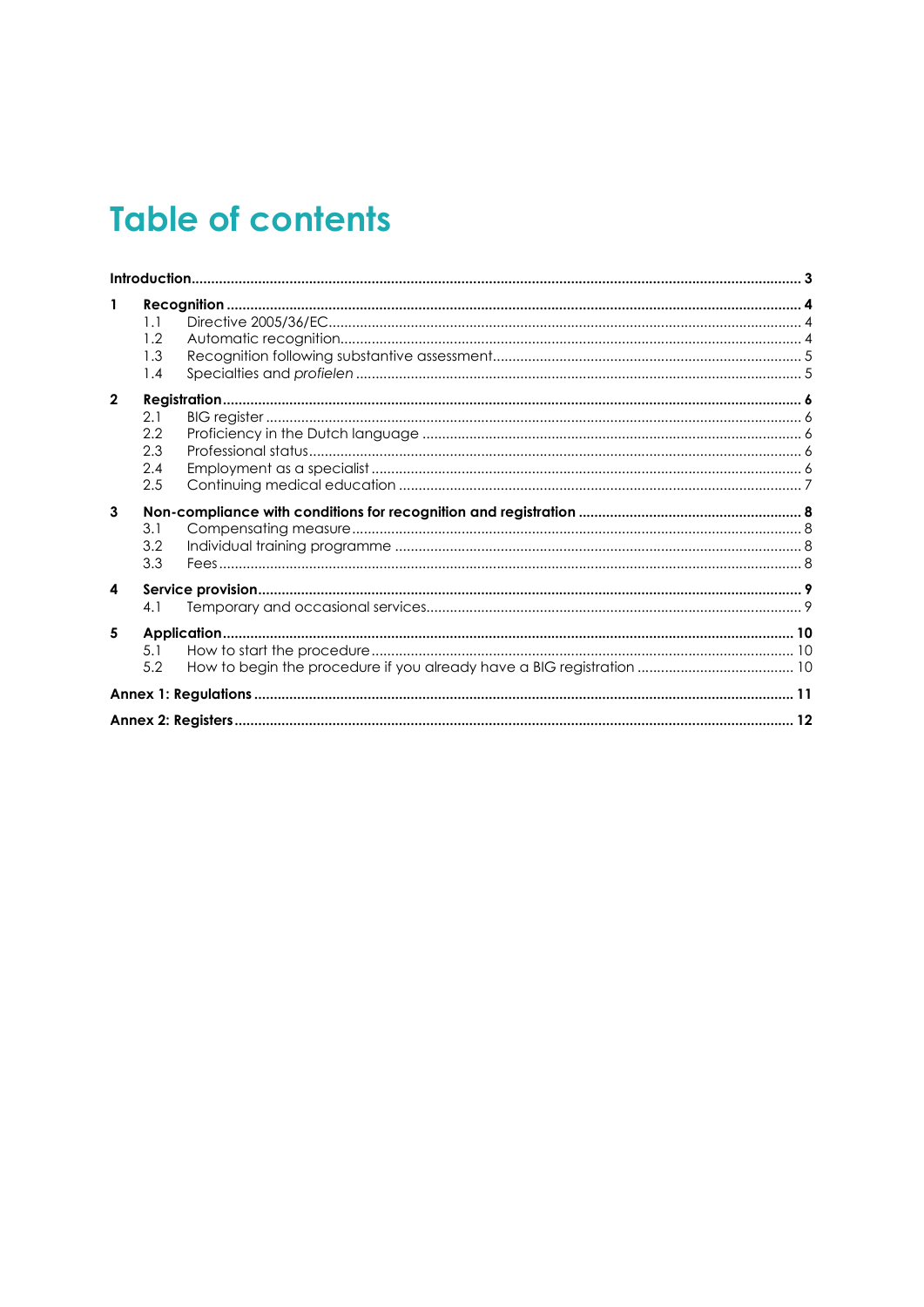### Introduction

In this manual, the Registratiecommissie Geneeskundig Specialisten (RGS, the Medical Registration Council) guides you through the application process for recognition and registration as a specialist holding a foreign diploma.

A doctor holding a specialist diploma issued outside the Netherlands who wishes to practise in the Netherlands must apply to the RGS to have his or her specialist diploma recognised and apply to be registered. The RGS will handle both applications from a doctor simultaneously. They may submit both applications on a single form to the RGS, which will announce its decision on both requests in a single letter to them.

Directive 2005/36 EC (hereinafter: the Directive) applies to applications from nationals from the European Economic Area (EEA) and Switzerland who have obtained a qualification in one of these countries. Under the Directive, a qualification obtained abroad can be recognised without a substantive assessment (automatic) or following a substantive assessment (general system). In cases where the Directive does not apply, recognition is only possible following a substantive assessment based on Dutch regulations (national law).

Following recognition of the qualification, the applicant must satisfy the following requirements for registration in the Netherlands: registration in the BIG register for doctors, proficiency in the Dutch language, proof of professional status, employment as a medical specialist and participation in professional development.



Please note that this manual is a simplified representation of RGS procedures. Consult the regulations in Appendix 1 for full information or get in touch with the Team International of the RGS via **buitenland@fed.knmg.nl** or + 31 88 - 440 43 30.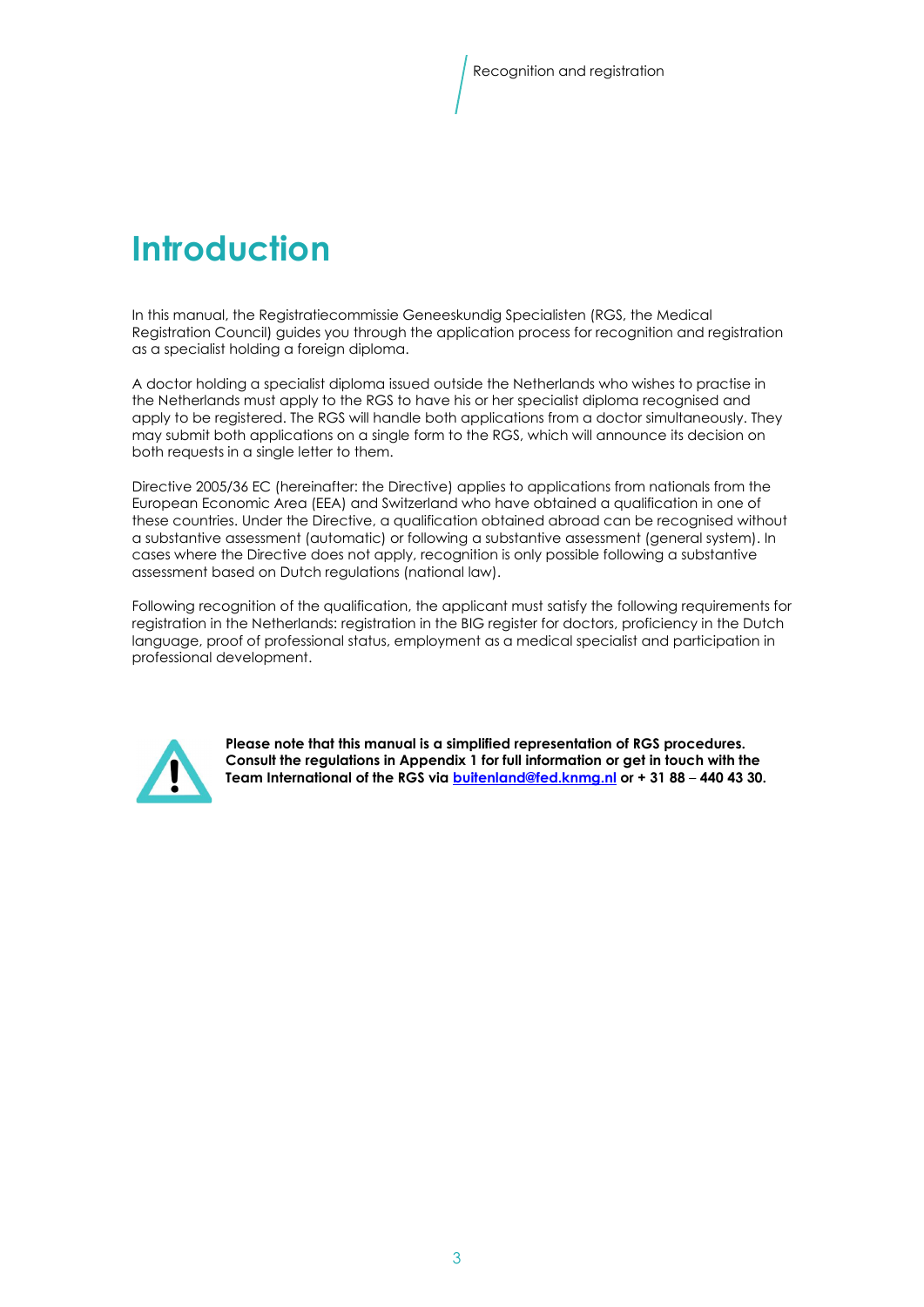## 1 Recognition

#### 1.1 Directive 2005/36/EC

The Directive provides for the recognition of professional qualifications in countries that form part of the European Economic Area (EEA) and Switzerland.

The Directive applies to the following countries: Belgium



The Directive applies if the holder of a foreign qualification is a national of one of the aforementioned countries and the qualification was issued in one of these countries.

The documents that are deemed qualifications are set out in Appendix V of the Directive for each country. No other evidence of having taken a study programme will be considered for the purpose of recognition.

#### 1.2 Automatic recognition

Appendix V of the Directive lists all regulated specialist programmes that satisfy the minimum requirements of the Directive. Because these specialist programmes satisfy the European minimum requirements, qualifications obtained following the completion of one of these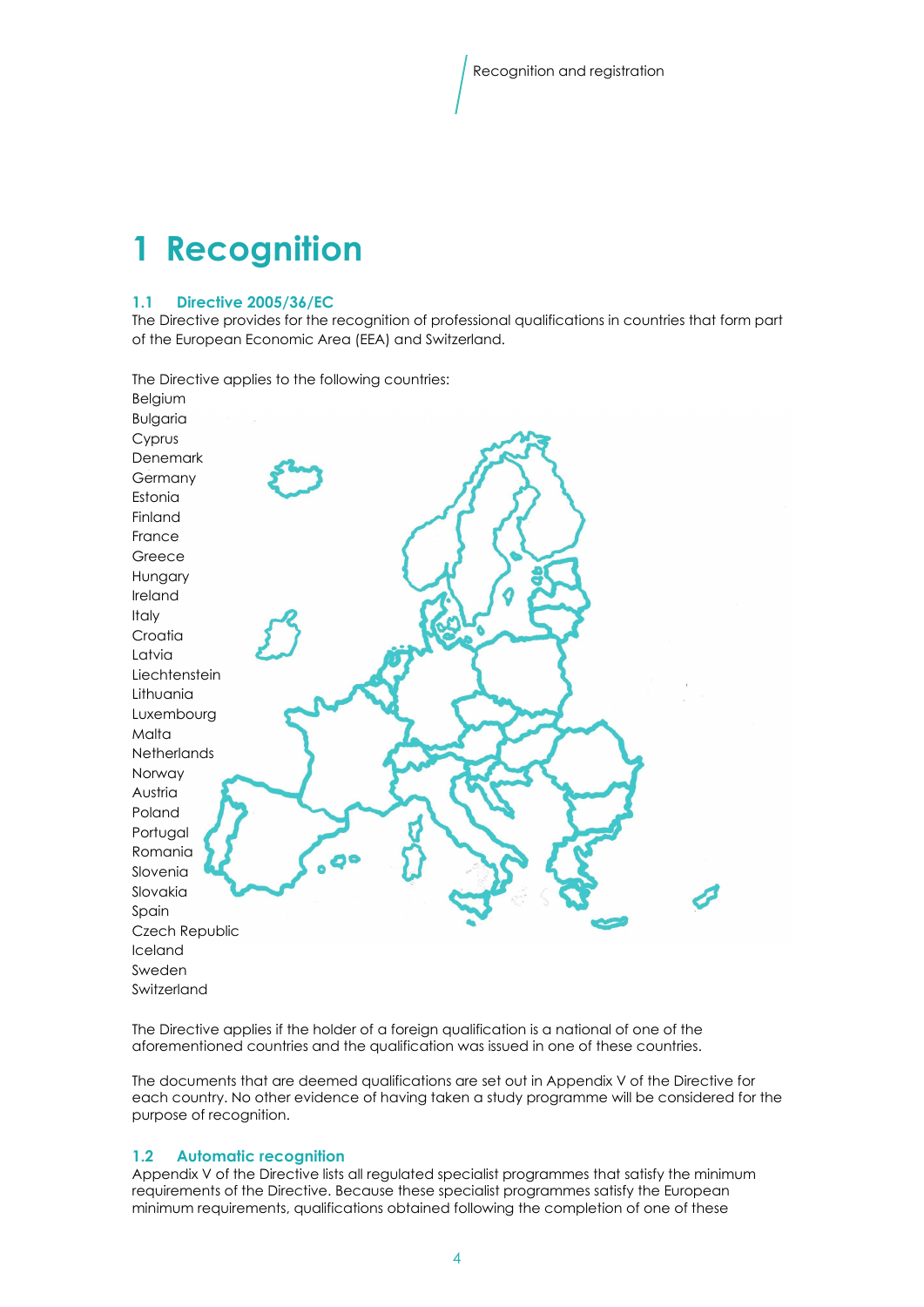programmes are recognised by the competent authorities in the Member States, without a substantive assessment of the programme in question be required: automatic recognition.

To be eligible for automatic recognition, the qualification must be among those listed in Appendix V of the Directive.

#### 1.3 Recognition following substantive assessment

Any qualification that is not among those listed in Appendix V of the Directive is not eligible for automatic recognition under the Directive.

In such a case, the RGS will assess whether the programme in terms of its nature, content and duration is equivalent to a programme in the Netherlands in the same (or most similar) specialty:

- If the RGS finds that the specialist programme is equivalent to the Dutch programme, the RGS will recognise the qualification in question.
- If the RGS decides that the programme is not equivalent, it will assess whether the deficiencies can be compensated for by means of a compensating measure (see 3.1).
- If the severity of the deficiencies is such that they cannot be compensated for by a compensating measure, the RGS will reject the application for recognition.

#### 1.4 Specialties and profielen

Twenty-eight branches of medicine are recognised as medical specialties in the Netherlands. A further twelve branches of medicine have been designated as profiel (a discipline protected as a trademark). Automatic recognition is not possible for a profiel. As described in section 1.3, the RGS will assess whether the programme taken is equivalent to the Dutch programme in the profiel. Get in touch with us if you have any questions about recognition of a profiel based on your foreign specialist diploma.

Appendix 2 contains an overview of all specialties and profielen for which registers have been established in the Netherlands. The terms 'specialist' and 'specialty' in this document can also be interpreted as a 'profiel and 'doctor practising a profiel)'.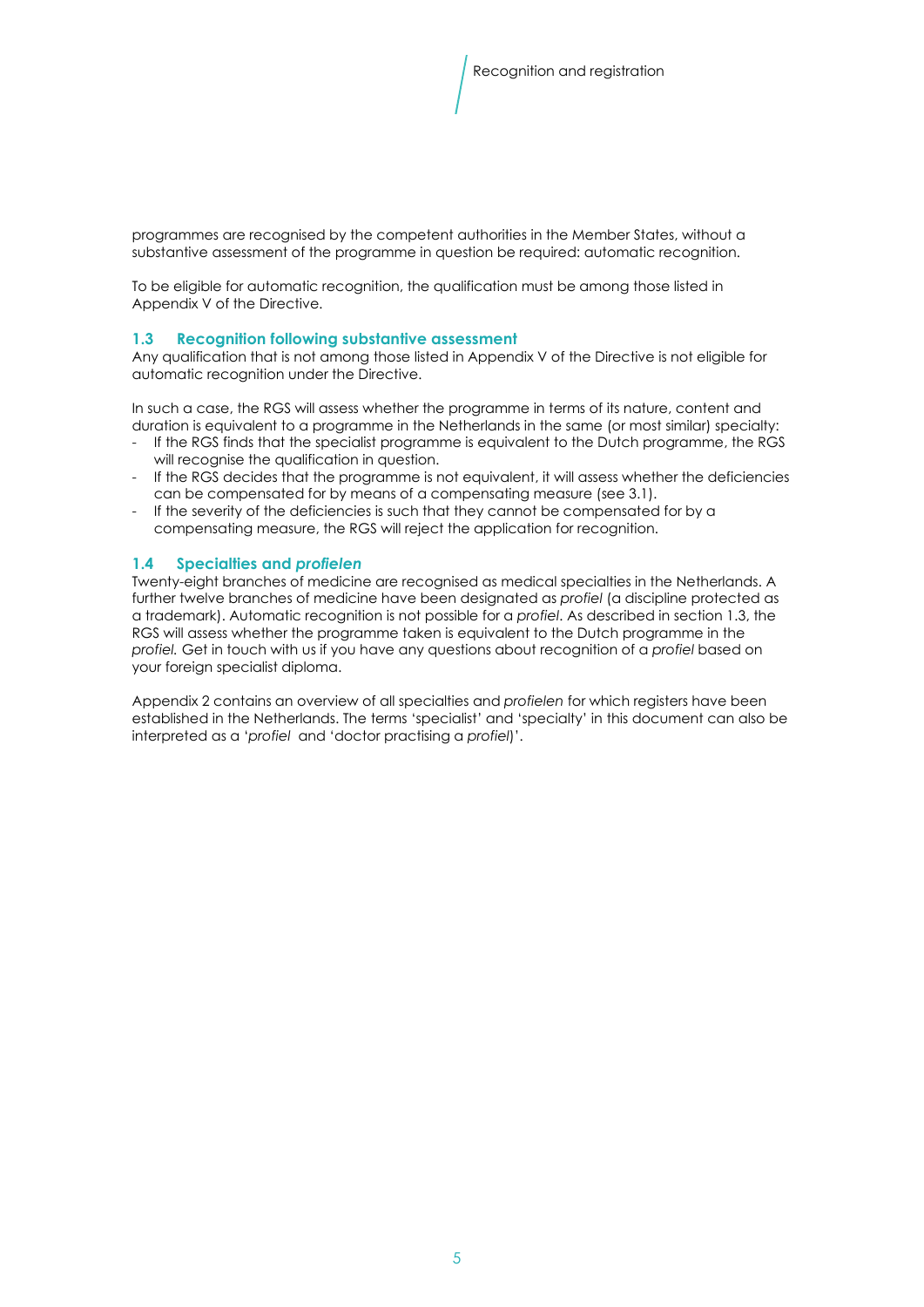# 2 Registration

Registration<sup>1</sup> always requires registration in the BIG register for doctors. Depending on your situation, the RGS will also require proof of proficiency in the Dutch language, evidence of professional status, proof of employment as a specialist and participation in professional development.

#### 2.1 BIG reaister

Entry in a register of specialists requires registration in the BIG register for doctors. Conditional registration (i.e. a qualified (geclausuleerde) registration) is insufficient.

If you have already been entered in the BIG register for doctors, please note that you will need to re-register in the BIG register every five years. Check that your registration in the BIG register for doctors is valid. As soon as your are registered in a specialists' register, you will no longer need to re-register in the BIG register for doctors. This continues to apply for as long as your are registered as a specialist. Submitting an application to be recognised as a specialist is not sufficient to be exempt from re-registration in the BIG register. If you are registered as a doctor practising a profiel, you will need to re-register in the BIG register for doctors.

#### 2.2 Proficiency in the Dutch language

To register in a specialists' register on the basis of a foreign qualification, you will need to demonstrate proficiency in the Dutch language. This also applies if you hold Dutch nationality. The RGS accepts the following as evidence that you have sufficient mastery of the Dutch language:

- an authenticated copy of a certificate of a Dutch-taught specialist programme;
- an authenticated copy of a certificate of a Dutch-taught medical degree programme;
- authenticated copies of Dutch-taught primary education (primary school) and secondary education (secondary school);
- a certificate of a language test at B2 level.

If language proficiency has been part of the BIG registration procedure, the RGS may waive this requirement.

#### 2.3 Professional status

A Certificate of Current Professional Status (CCPS) is evidence issued by the competent authority in the countries where you worked as a specialist. It must demonstrate that you may practise the specialty without restrictions and that you have committed no medical errors or criminal infringements that prevent the practise of the specialty either temporarily or permanently. This document is also referred to as a Certificate of Good Standing.

A CCPS will not be required if you completed the specialist programme less than three months before submitting an application to the RGS.

#### 2.4 Employment as a specialist

You must be able to demonstrate that you have practised your medical specialty on a regular basis in the five years prior to the submission of your application (evaluation period).

You must have worked an average of at least sixteen hours per week in the specialty concerned. The RGS recommends that you use the 'Statement of work experience for holders of foreign diplomas' model statement', which can be downloaded via https://www.knmg.nl/opleidingherregistratie-carriere/buitenlandse-artsen/erkenning-en-registratie.htm.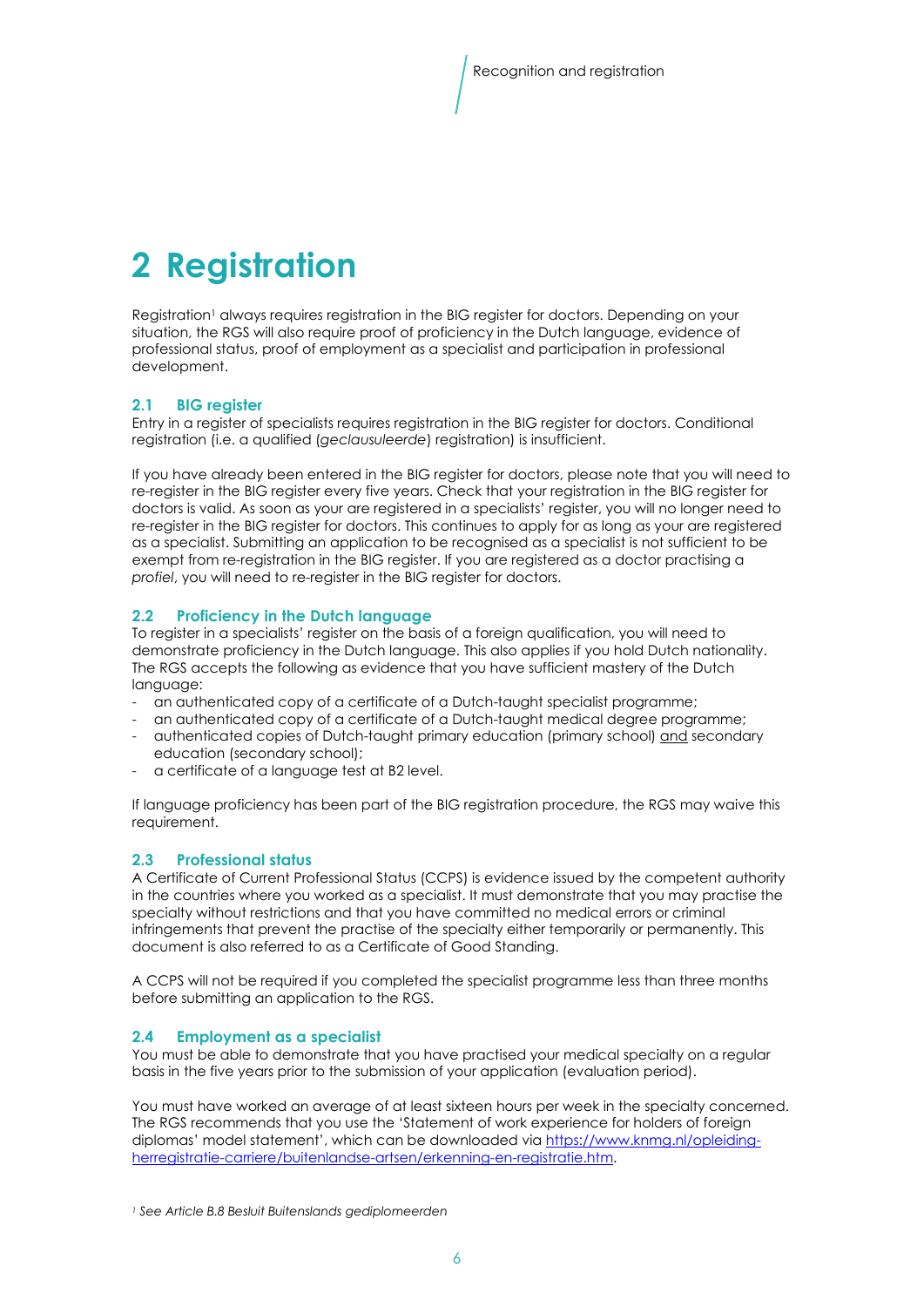If you completed the specialist programme less than five years ago, your employment from the time of your completion of the programme will be examined. If you completed the specialist programme more than five years ago, the RGS will examine your employment in the five years prior to your application. If you completed the specialist programme less than three months ago, the RGS will not assess whether you have practised your medical specialty to a sufficient extent.

#### 2.5 Continuing medical education

If you completed the specialist programme more than five years ago, you will be expected to have participated in an average of 40 hours of continuing medical education in the area of the specialty each year in the five years up to applying to register.

This continuing medical education need not be accredited in the Netherlands. However, the RGS will verify that you have actually participated in continuing medical education aimed at advancing the competences of a specialist in the specialty for which registration is being sought.

The RGS will therefore request a statement of continuing medical education which clearly states for each education activity the subject, the provider, the date and location of the continuing medical education and the number of hours involved. You will not be required to submit any evidence unless the RGS requests such.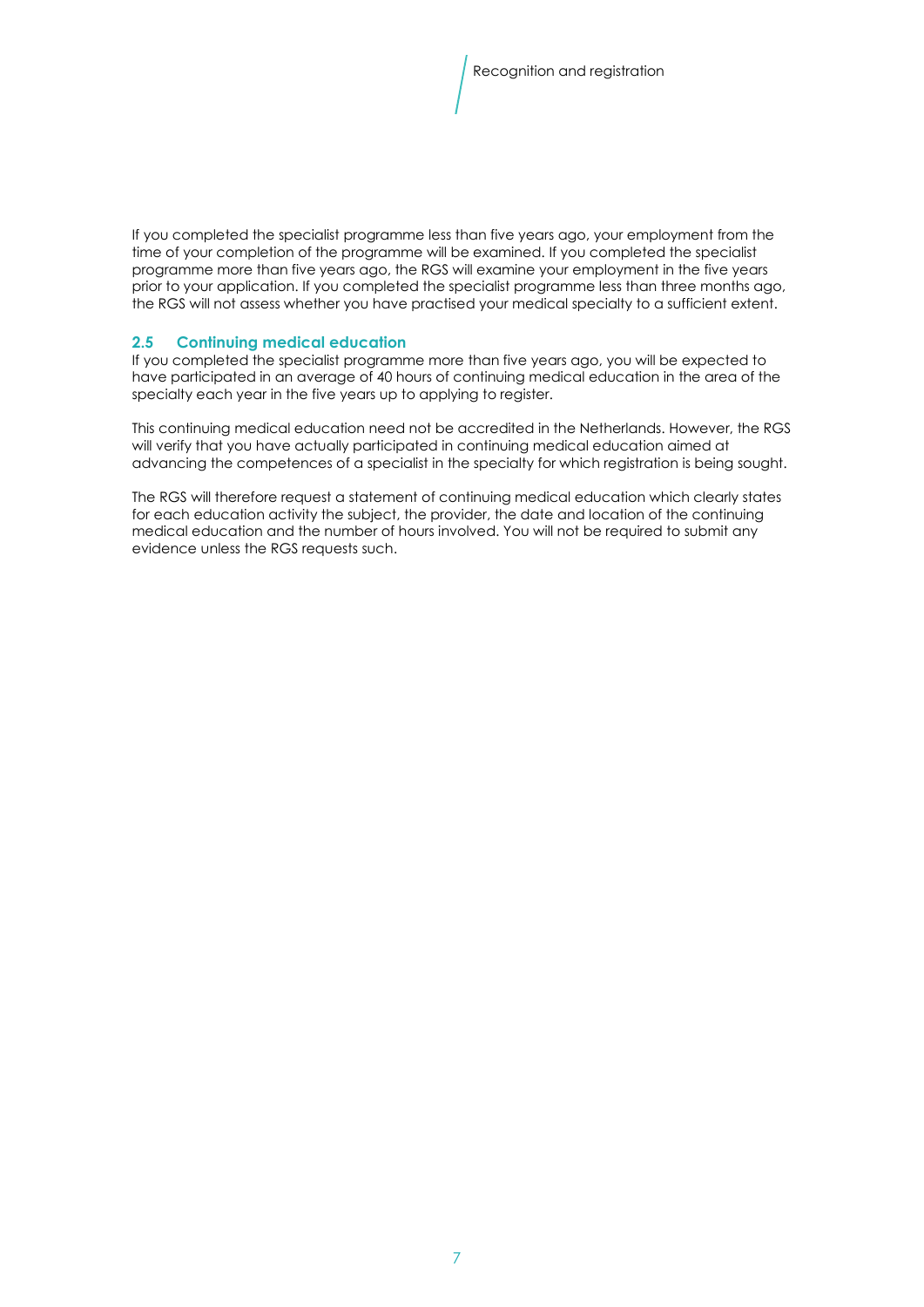### 3 Non-compliance with conditions for

### recognition and registration

#### 3.1 Compensating measure

If the RGS decides that the programme you took is not equivalent to the Dutch programme, it will assess whether the deficiencies can be compensated for by means of a compensating measure. The compensating measure lasts a minimum of three months and a maximum of three years and must be taken at a training institution and under the supervision of a trainer recognised by the RGS.

You must find a trainer and a training institution yourself<sup>2</sup> . You can find a list of suitable trainers and training institutions on the KNMG website. The compensating measure can only begin once the RGS has approved the compensating measure programme as provided by the trainer.

#### 3.2 Individual training programme

If the RGS recognises a qualification but you fail to satisfy the requirements for registration, it will not be possible to register in the specialists' register at that time.

If you fail to satisfy the registration requirements with regard to employment and/or continuing medical education, the RGS can offer you the opportunity to take an individual training programme (hereinafter: ISP).

An ISP must be taken at a training institution that is recognised by the RGS. The ISP can only begin once the RGS has approved the training programme as provided by the trainer.

#### 3.3 Fees

A training institution does not receive any contribution towards the costs for a compensating measure. The salary is therefore a matter between you and the training institution.

<sup>2</sup> There is a different procedure for general practitioners / family physicians in terms of obtaining a position in a training institute and financial contribution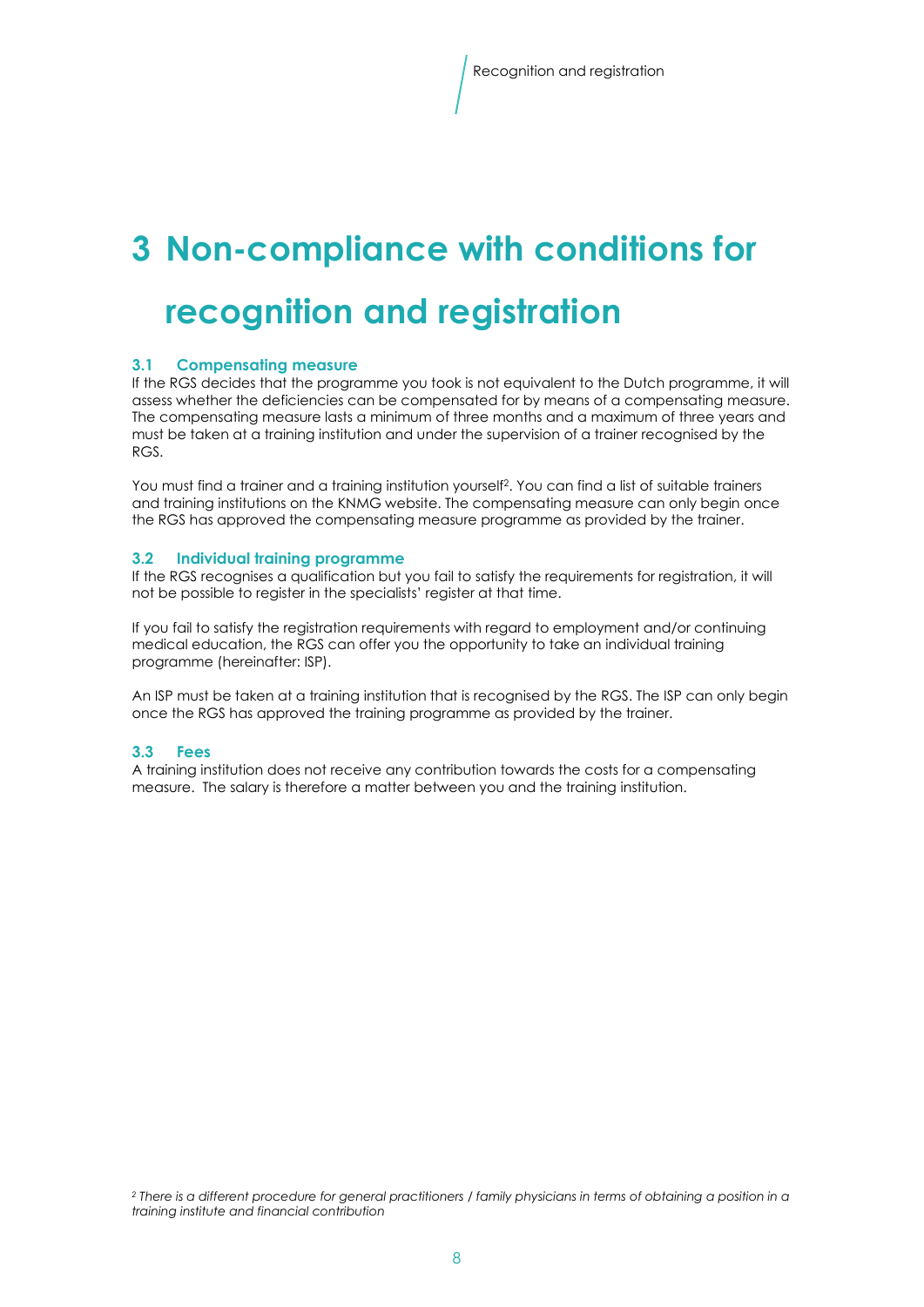### 4 Service provision

#### 4.1 Temporary and occasional services

Holders of foreign qualifications who do not wish to take up residence in the Netherlands because they will only be working for a short period or to a limited extent can report to the RGS that they wish to provide services on a temporary and occasional<sup>3</sup> basis. This is only possible if the Directive applies.

Instead of an application for recognition and registration, you may opt to provide services on a temporary and occasional basis. In that case, you must announce this to the RGS at least four weeks before you provide any services for the first time.

The temporary and occasional character of each case of service provision will in any event be assessed in terms of the duration, frequency, regularity and continuity of the service provided.

In order to provide services as a specialist, you have to be authorized to practice medicine in the Netherlands. For that, you need to be entered in the BIG register for doctors of have received the BIG register's permission to provide services as a phsyician.

If you satisfy the requirements, the RGS will decide to allow you to provide services in the capacity of specialist, in principle for the duration of a maximum of one year. You will not receive proof of registration in a specialists' register. Furthermore, your specialty will not be entered in the BIG register for doctors. Nevertheless, service providers are subject to Dutch disciplinary legal measures.

3 Article B10 Besluit Buitenslands gediplomeerden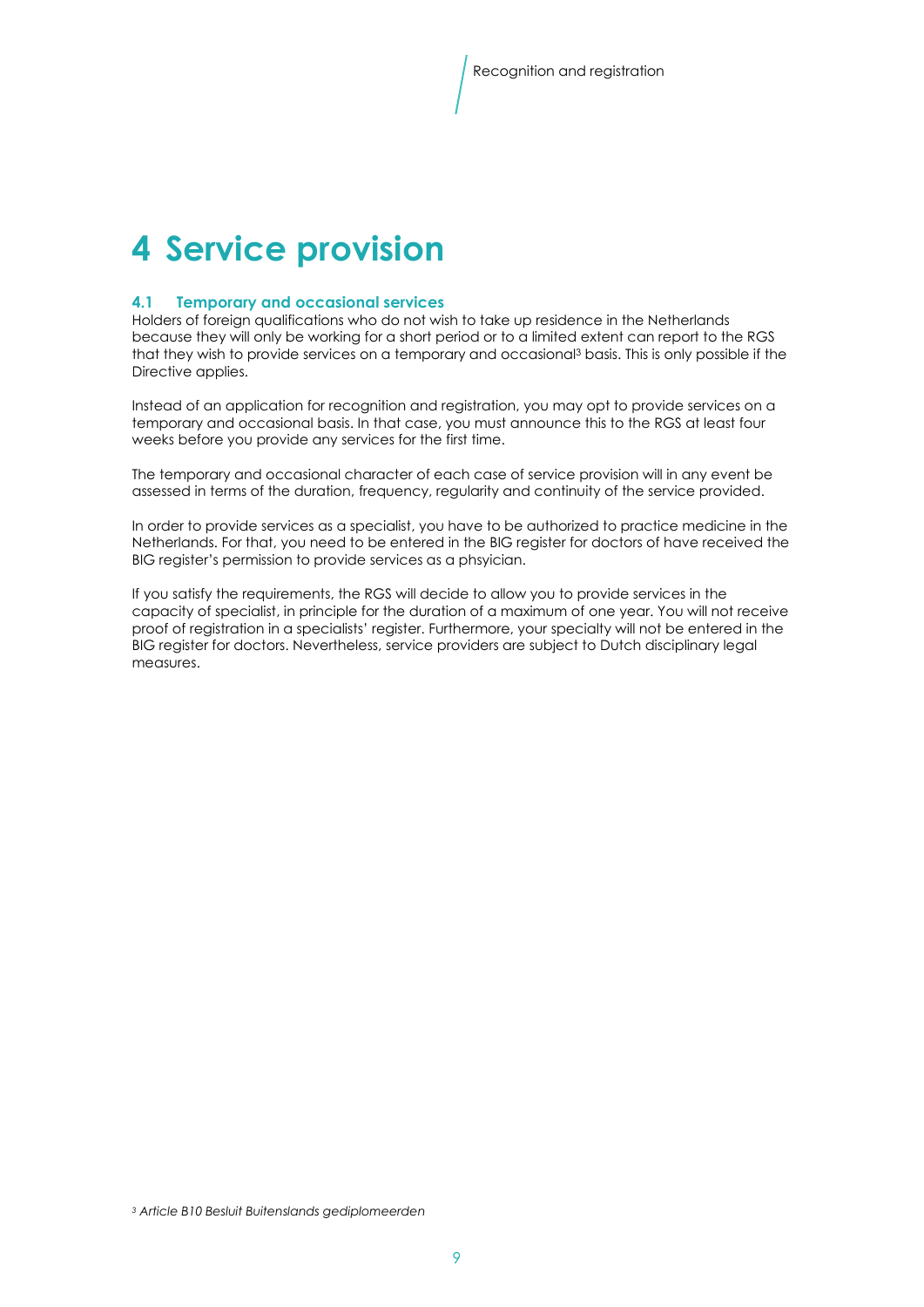## 5 Application

#### 5.1 How to start the procedure

To practise as a specialist in the Netherlands, you must be entered in the BIG register for doctors and in a specialists' register. The BIG register is administrated by the CIBG of the Ministry of Health, Welfare and Sport. The specialists' registers have been established by the RGS of the Koninklijke Nederlandsche Maatschappij tot bevordering der Geneeskunst (KNMG, the Royal Dutch Medical Association).

The CIBG and RGS collaborate in the area of holders of foreign qualifications. This means it is possible to apply for recognition as a doctor and specialist at the same time. When applying for recognition as a doctor with the CIBG, you may also indicate your desire for recognition and registration as a specialist by the RGS. If you do so, the RGS will email you a letter listing the requirements applicable to you, an application form and an invoice.

#### 5.2 How to begin the procedure if you already have a BIG registration

You can submit an application or service provision report by sending an email to the RGS. Be sure to include the following information in your email:

- your full name;
- your nationality or residence rights;
- your date of birth;
- your town and country of birth;
- the specialty for which you have been trained;
- the country where and the date on which you obtained the specialist diploma.

Following receipt of your application, the RGS will email you a letter listing the requirements applicable to you, an application form and an invoice.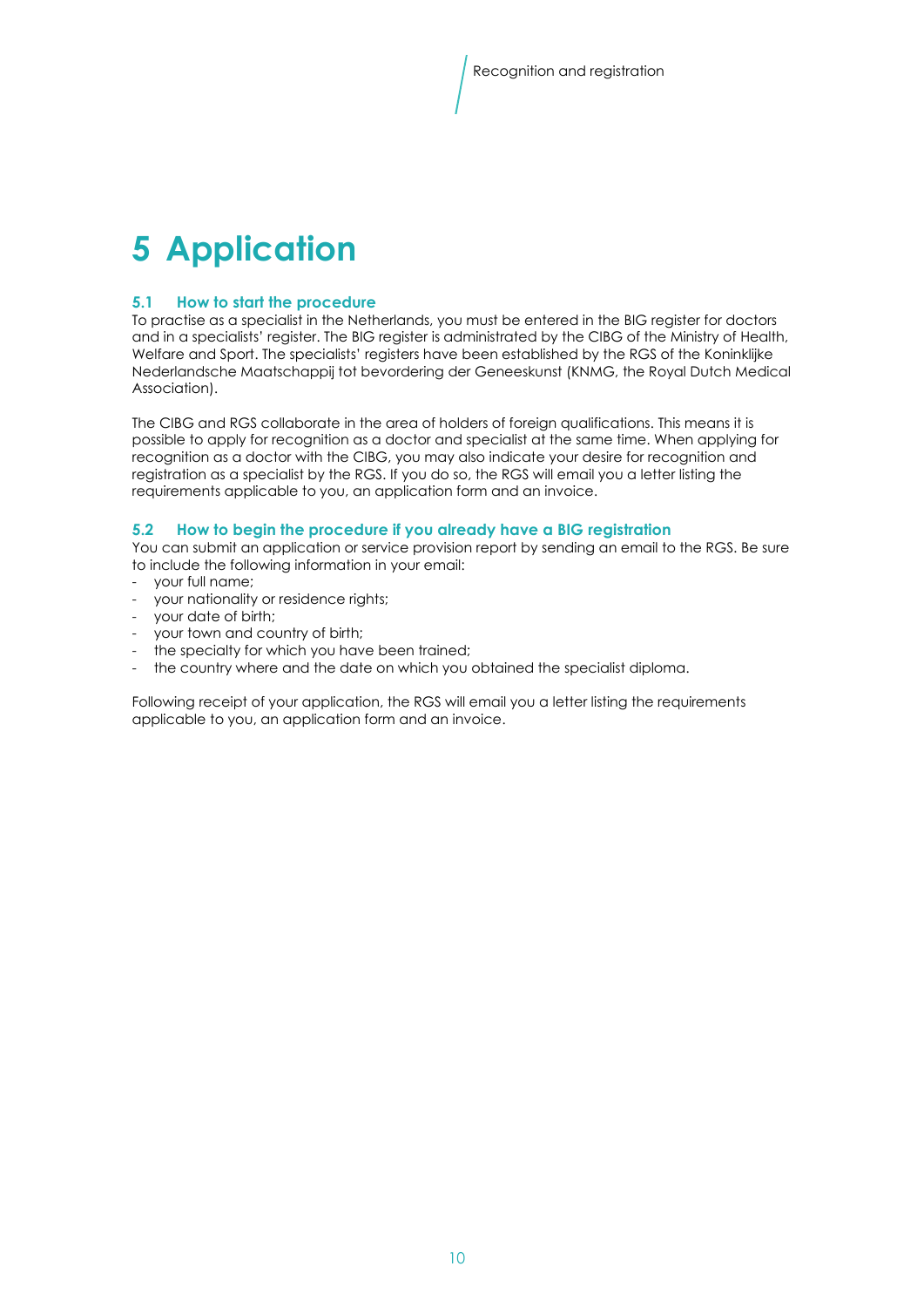### Annex 1: Regulations

You can find the following information on the KNMG website:

- Besluit Buitenslands gediplomeerden van het CGS;
- Regeling specialismen en profielen geneeskunst van de KNMG;
- Kaderbesluit CCMS;
- Besluit voor het specifieke specialisme;
- Beleidsregels RGS.

Not referred to on the KNMG website:

- Directive 2005/36/EC;
- Algemene wet erkenning EU beroepskwalificaties;
- Wet op de beroepen in de individuele gezondheidszorg.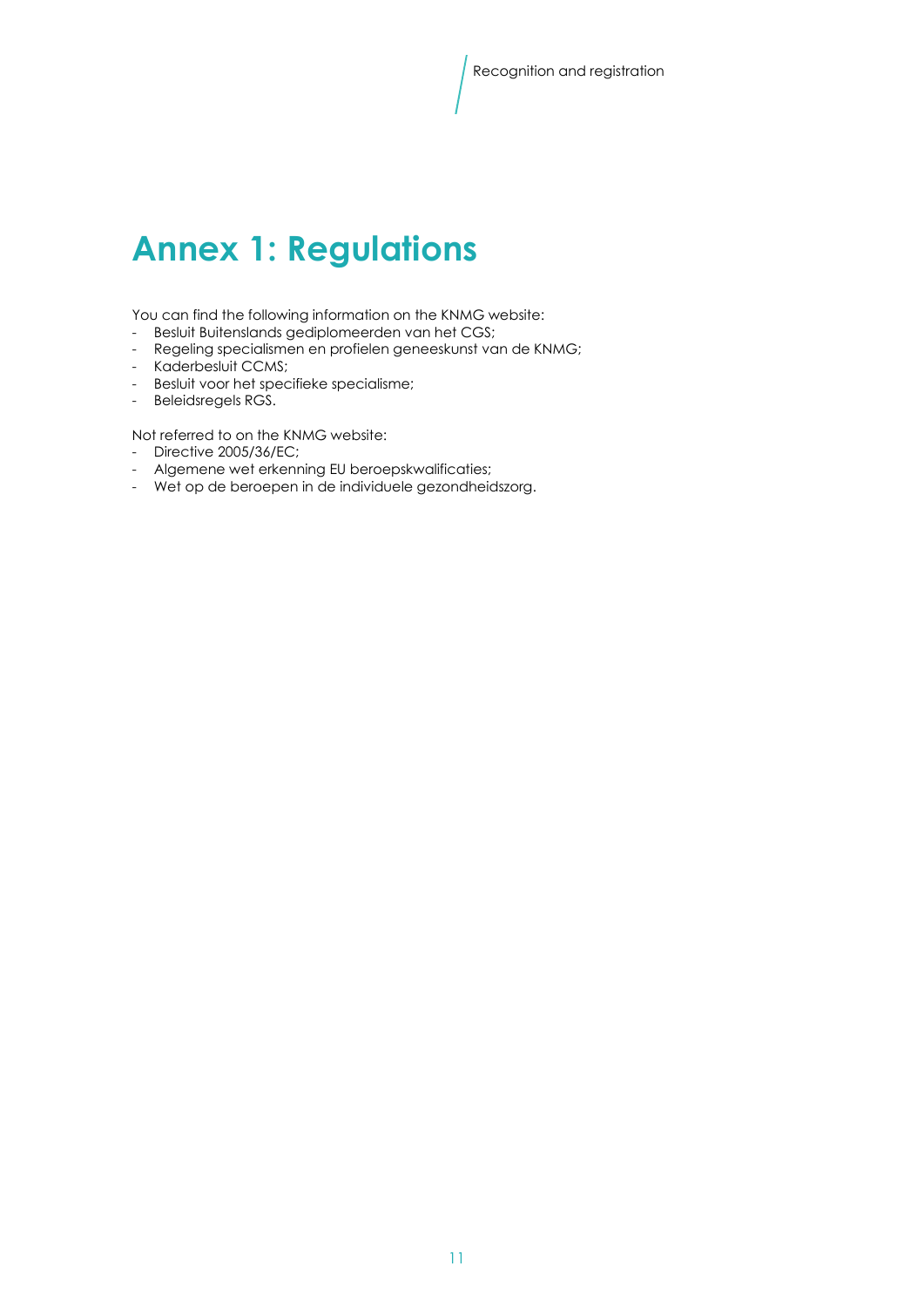### Annex 2: Registers

Specialties: Anaesthesiology Occupational medicine - domain labour and health Insurance medicine - domain labour and health Cardiology Cardiothoracic surgery Dermato-venereology Intellectual disabilitiy medicine General surgery General medical practice/Family medicine General (internal) medicine Otorhinolaryngology (ENT) **Paediatrics** Clinical genetics **Geriatrics** Respiratory medicine Gastroenterology Public health medicine Microbiology-bacteriology Neurological surgery Neurology Nuclear medicine Obstetrics and gynaecology **Orthopaedics Ophthalmology** Clinical pathology Plastic surgery **Psychiatry** Diagnostic radiology Radiation therapy Rehabilitation medicine Rheumatology Elderly care medicine Sports medicine Urology. Profielen Policy and advisory medicine Cosmetic medicine Donor medicine Forensic medicine Communicable disease control Global health and tropical medicine Youth healthcare Medical environmental sciences Social-medical assessment and advisory medicine Accident and emergency medicine

Tuberculosis control Addiction medicine

Hospital medicine.